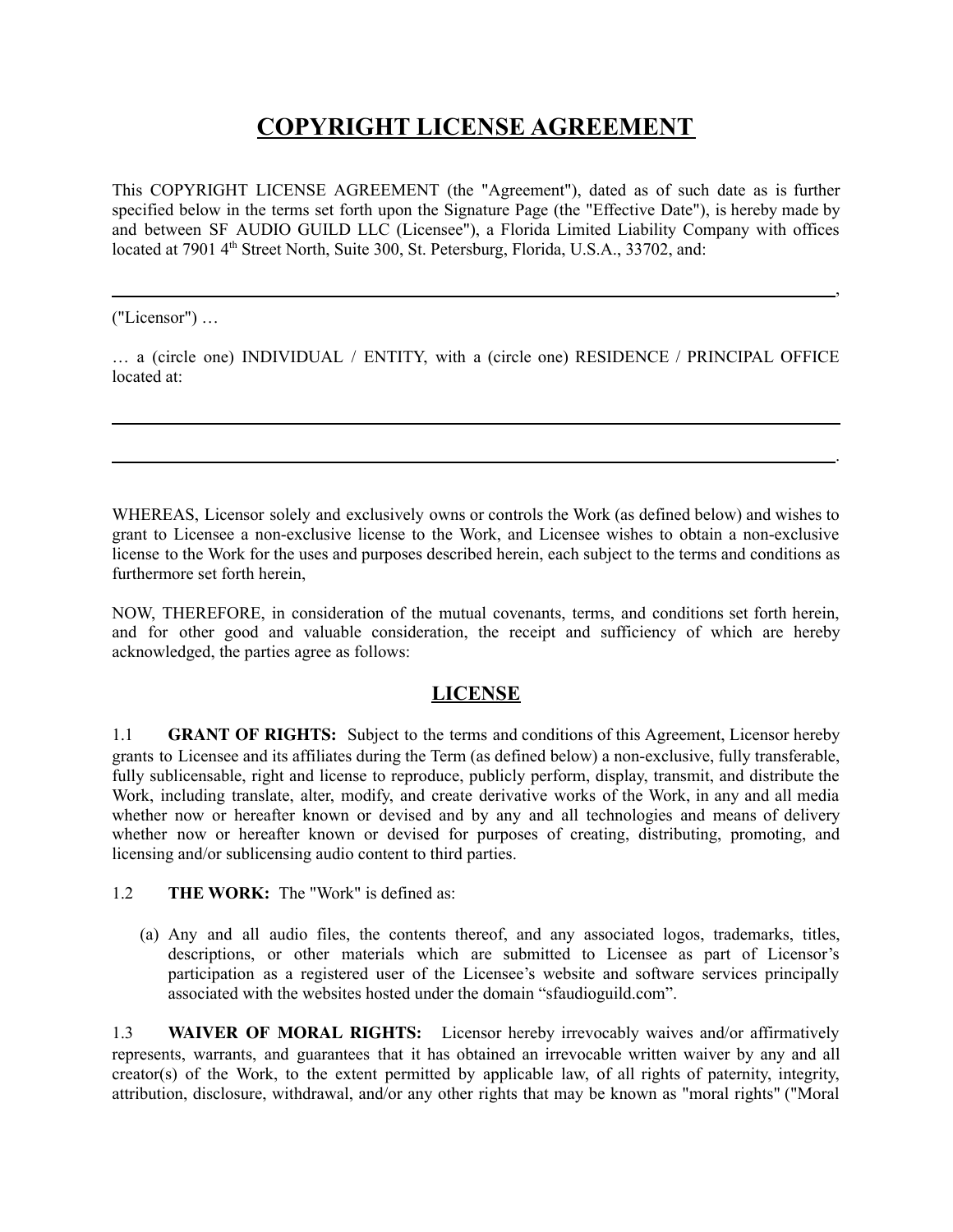Rights") with respect to the use of the Work pursuant to this Agreement. To the extent that the waiver of this present Section 1.3 shall not be permitted by applicable law, Licensor hereby agrees that it shall not enforce such Moral Rights against Licensee and its permitted successors, licensees, and assigns, and, if applicable, hereby affirmatively represents, warrants, and guarantees that it has also otherwise obtained in writing, the affirmative and explicit agreement from all holders of such Moral Rights in the Work to refrain from enforcing such Moral Rights against the Licensee.

1.4 **SUBLICENSING:** Licensor hereby affirms that, pursuant to and in accordance with the terms of this Agreement, Licensee shall have the absolute right to grant licenses or sublicenses, as the case may be, of any and all of those rights granted to it by Licensor under Section 1.1, and shall have the explicit right to make such grants subject to the sole and exclusive discretion of Licensee and to the particular exclusion of Licensor's discretion, including, without limitation, with respect to: (a) the identity of any sublicensee; (b) the terms and conditions of all applicable licensee fees or royalty rates, if any; and (c) any other terms and/or conditions of any such sublicense as the Licensee shall thereby grant or impose pertinent thereto.

1.5 **PERMISSIONS:** Licensor hereby affirmatively represents, warrants, and guarantees that it has obtained from all persons and entities who are, or whose trademark or other property is, identified, depicted, or otherwise referred to or else utilized in the Work, such written and signed licenses, permissions, waivers, and consents, including those relating to publicity, privacy, or any intellectual property rights, as are or reasonably may be expected to be necessary in order for Licensee to exercise its rights in the Work as stipulated and set forth under this Agreement, without incurring any payment or other obligation to, or otherwise violating any right of, any such person or entity. Notwithstanding any contrary provision of this Agreement, Licensor affirmatively agrees that any breach of this Section 1.5 by Licensor shall be subject to the indemnity provisions of Section 5, "Indemnification", and that any such breach shall constitute a valid "Indemnifiable Claim" for which it shall owe an obligation of indemnity to the Licensee, in accordance with the terms and provisions of this Agreement, and in addition to any additional liability, monetary or otherwise, incurred as a result of such breach.

#### **PAYMENT / CONSIDERATION**

2.1 **PAYMENT AND COMPENSATION:** As payment and compensation for the Licensor's grant of a license in the Work pursuant to the terms of this Agreement, Licensee shall provide Licensor with a credit of "coins" or other virtual currency which is specific to Licensee's website and related software and which are only redeemable within those closed-community marketplaces created, facilitated, and/or officially affiliated by or with Licensee. The sole method of delivery and receipt of such payment or compensation shall be by and through an official account registered with Licensee's website, as shall be further specified and instructed to Licensor by Licensee. The amount of such "coins" or other virtual currency to be credited shall be determined on a case-by-case basis at the sole discretion and determination of Licensee and shall be based upon the quality and quantity of audio content contained in the Work. The terms of payment and compensation described herein shall be the sole and only form of payment, compensation, or consideration owed to Licensor by Licensee pursuant to this Agreement. However, and notwithstanding the foregoing, at any time Licensee may offer to Licensor, at Licensee's sole discretion, any additional payment or compensation as it may deem appropriate, including, without limitation, additional "coins" or other virtual currency, cash or money payments, free audio files or other digital assets, website perks or promotions, or the offer of additional prospective agreements or arrangements between the parties, whether in writing or otherwise. Unless otherwise specified, no other agreement shall be deemed to supplant or replace the terms or provisions of the present Agreement, especially with regards to payment, compensation, and/or consideration pursuant thereto, and no provision of additional compensation by Licensee shall constitute a waiver of any kind, especially with regards to the terms and provisions hereof.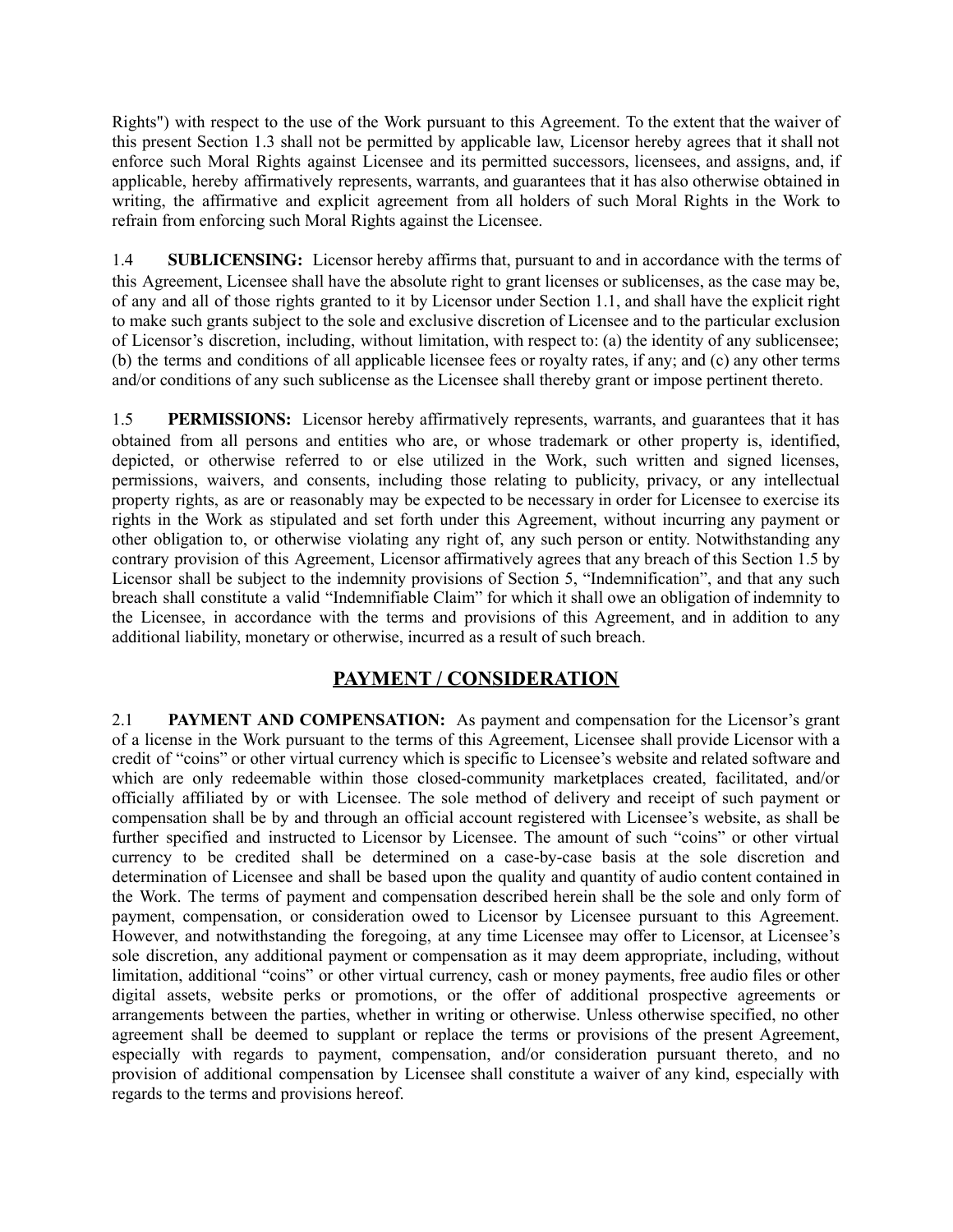2.2 **CONSIDERATION IS GOOD AND SUFFICIENT:** BY EXECUTING THIS AGREEMENT, LICENSOR DOES HEREBY ACKNOWLEDGE AND AGREE THAT THE PAYMENT AND COMPENSATION SPECIFIED IN THIS SECTION 2 SHALL BE THE ONLY AND SOLE PAYMENT AND COMPENSATION OWED TO IT IN EXCHANGE FOR THE GRANT OF A LICENSE PURSUANT TO THE TERMS OF THIS AGREEMENT AND DOES FURTHERMORE HEREBY ACKNOWLEDGE THAT, FOR ALL INTENTS AND PURPOSES OF THIS AGREEMENT, SUCH PAYMENT AND COMPENSATION UNEQUIVOCALLY AND WITHOUT QUESTION CONSTITUTES GOOD AND VALUABLE CONSIDERATION IN EXCHANGE FOR THE GRANT OF SAID LICENSE.

#### **OWNERSHIPAND PROTECTION**

3.1 **ACKNOWLEDGMENT OF OWNERSHIP:** Except for the licenses and rights expressly granted to Licensee in this Agreement, Licensee acknowledges that, as between Licensee and Licensor, all right, title, and interest in and to the Work are owned and/or controlled by Licensor. If Licensee acquires any ownership or controlling rights in the Work by operation of law or otherwise, Licensee hereby irrevocably assigns such rights to Licensor without further action by either party. Licensee agrees not to dispute, challenge, or assist any person or entity in disputing or challenging, Licensor's rights in and to the Work.

3.2 **DERIVATIVE WORKS:** Notwithstanding the foregoing, any derivative works, modifications, or improvements of the Work made thereto by Licensee shall NOT be deemed to be the property of Licensor, or deemed to be owned or controlled by Licensor, or to be otherwise subject to any right, title, or interest of Licensor EXCEPT for all those rights, titles, or interests already held by Licensor in or as to the Work at the time of the grant of the license or licenses under this Agreement AND/OR as may otherwise be set forth in writing by the Licensee at any time throughout the Term.

3.3 **NOTIFICATION:** Each party shall promptly notify the other party in writing and with reasonable detail of any: (i) actual, suspected, or threatened infringement of the Work; (ii) actual, suspected, or threatened claim that use of the Work infringes the rights of any third party; or (iii) any other actual, suspected, or threatened claim to which the Work may be subject.

#### 3.4 **ENFORCEMENT ACTIONS:** With respect to any of the matters listed in the foregoing

Section 3.3, Licensor has the first right, at its discretion, to enforce its rights in the Work, including to bring action with respect to any claims and proceedings. Notwithstanding the foregoing, if within thirty (30) days following Licensor's receipt of a notice pursuant to Section 3.3, Licensor does not initiate legal action with respect to any infringement, or if Licensor subsequently decides not to proceed with such action, then Licensee has the right, but not the obligation, to bring or take any such action as it determines is necessary in its reasonable discretion and/or business judgment, in order to halt any such infringement and/or to control the conduct of such enforcement action, including settlement.

3.5 **EXPENSES:** The party taking action against any claim or proceeding pursuant to the terms of this Section 3 in general (the "Enforcing Party") shall be responsible for the expenses of such enforcement action, including attorneys' fees, and the other party shall provide such assistance as may be reasonably requested by the Enforcing Party, at the Enforcing Party's expense, in connection with any such enforcement action (including being joined as a party to such action as necessary to establish standing). Any monetary recovery resulting from such enforcement action must first be used to pay the legal expenses of the Enforcing Party and then to reimburse any legal expenses incurred by the other party in cooperating in such action as requested by the Enforcing Party.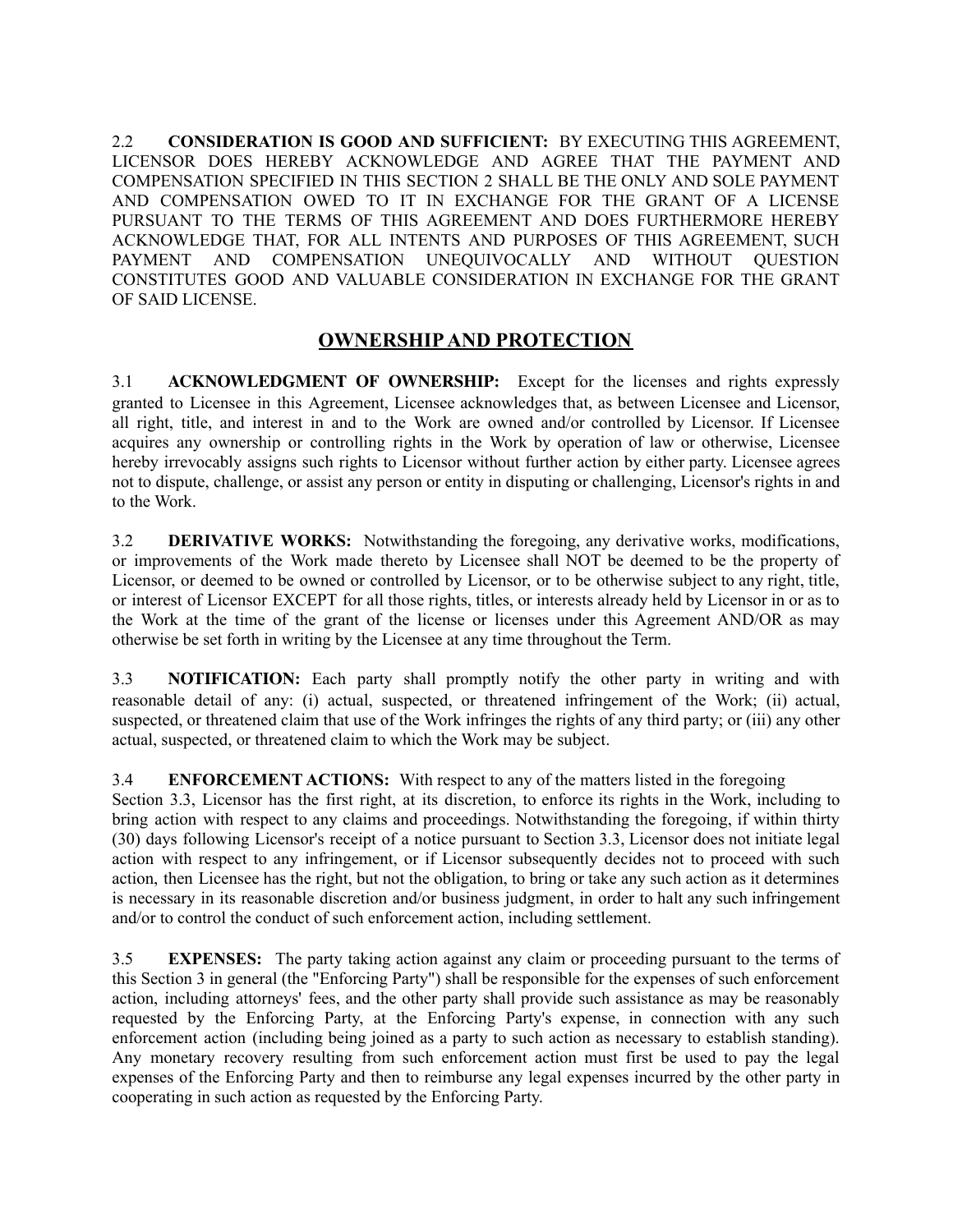## **REPRESENTATIONS AND WARRANTIES**

4.1 **MUTUAL REPRESENTATIONS AND WARRANTIES:** Each party represents and warrants to the other party that:

- (a) if not a natural person, then it is a duly organized and validly existing entity in good standing as a corporation or other entity as represented herein under the laws of its jurisdiction of incorporation or organization;
- (b) it has the full right, power, and authority to enter into this Agreement and to perform its obligations hereunder;
- (c) the execution of this Agreement by its representative whose signature is set forth at the end hereof has been duly authorized by all necessary corporate/organizational/personal actions of the party; and
- (d) when executed and delivered by such party, this Agreement will constitute the legal, valid, and binding obligation of such party, enforceable against such party in accordance with its terms.

#### 4.2 **LICENSOR'S REPRESENTATIONS AND WARRANTIES**: Licensor represents and warrants that:

- (a) it solely and exclusively owns and/or controls the right, title, and interest in and to the Work in connection with Licensee's uses permitted hereunder;
- (b) the exercise by Licensee of the rights and licenses granted under this Agreement will not infringe or otherwise conflict with the rights of any other person or entity;
- (c) there is no settled, pending, or, threatened litigation, opposition, or other claim or proceeding challenging the validity, enforceability, ownership, registration, or use of the Work in connection with Licensee's uses permitted hereunder;
- (d) it has not brought or threatened any claim against any third party alleging infringement of the Work, nor, to its knowledge, is any third party infringing or threatening to infringe the Work;
- (e) notwithstanding any contrary provision of this Agreement, any breach of this Section 4.2 by Licensor shall be subject to the indemnity provisions of Section 5, "Indemnification", and any liability resulting from any such breach shall constitute a valid "Indemnifiable Claim" for which Licensor shall owe an obligation of indemnity to the Licensee, in accordance with the terms and provisions of this Agreement, and in addition to any additional liability, monetary or otherwise, incurred as a result of such breach.

#### **INDEMNIFICATION**

5.1 **LICENSOR'S INDEMNITY:** Licensor shall indemnify, defend, and hold harmless Licensee and its affiliates, officers, directors, employees, agents, sublicensees, successors, and assigns from and against all losses, damages, liabilities, deficiencies, claims, actions, judgments, settlements, interest, awards, penalties, fines, fees, costs, or expenses of whatever kind, including reasonable attorneys' fees, the cost of enforcing any right to indemnification hereunder, and the cost of pursuing any insurance providers (collectively, "Losses") arising out of or in connection with any third-party claim, suit, action, or proceeding relating to any actual or alleged: (a) breach by Licensor of any representation, warranty, covenant, or obligation under this Agreement; or (b) infringement or other violation of any intellectual property or other personal or proprietary rights of any person or entity resulting from the use of the Work by Licensee or any of its affiliates or sublicensees in accordance with this Agreement. This indemnification by the Licensor shall be the sole explicit indemnification guaranteed or stipulated by this Agreement.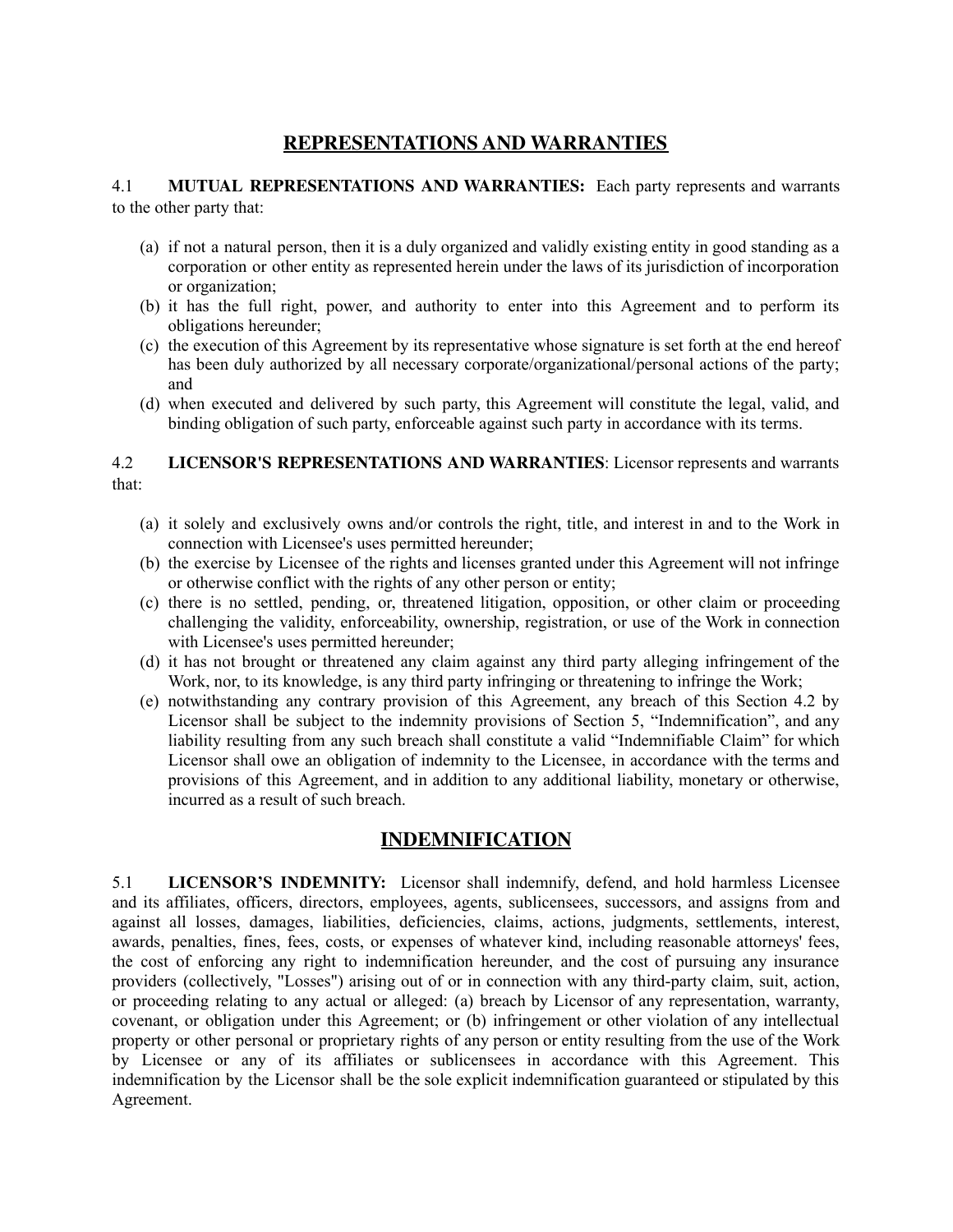5.2 **INDEMNIFICATION PROCEDURE:** The Licensee shall provide reasonable notice to the Licensor of any claims for which it is owed an indemnity obligation under the terms of this Agreement (each an "Indemnified Claim"). The Licensor shall then promptly assume control of the defense and investigation of the Indemnified Claim, with counsel of its own choosing, and the Licensee shall reasonably cooperate with the Licensor in connection therewith, in each case at the Licensor's sole cost and expense. In addition to the foregoing, the Licensee may participate in the defense of such Indemnified Claim, with counsel of its own choosing and at its own cost and expense. The Licensor shall not settle any Indemnified Claim without the Licensee's prior written consent (which consent may not be unreasonably withheld, conditioned, or delayed). If the Licensor fails or refuses to assume control of the defense of such Indemnified Claim, the Licensee will have the right, but not the obligation, to defend against such Indemnified Claim, including settling such Indemnified Claim after giving notice to the Licensor, in each case in such manner and on such terms as the Licensee may deem appropriate. Neither the Licensee's failure to perform any obligation under Section 5 in general, nor any act or omission of the Licensee in the defense or settlement of any Indemnified Claim, shall relieve the Licensor of its obligations under said Section 5, including with respect to any Losses, except to the extent that the Licensor can demonstrate that it has been materially prejudiced as a result thereof.

## **TERM AND TERMINATION**

6.1 **TERM:** The term of this Agreement commences as of the Effective Date and, unless terminated earlier as provided herein, will remain in force in perpetuity and only until terminated.

6.2 **TERMINATION WITHOUT CAUSE:** Licensee may terminate this Agreement at any time and without cause by providing prior written notice to Licensor in accordance with the terms of this Agreement. Upon receipt of such notice, this Agreement shall be deemed immediately terminated.

6.3 **TERMINATION FOR CAUSE:** Either party may terminate this Agreement upon written notice to the other party if the other party materially breaches this Agreement and fails to cure such breach within thirty (30) days after receiving written notice thereof. In no case shall a party be deemed to be in breach of this Agreement without being provided a period of thirty (30) days after receiving such notice in which to effectuate a cure of such breach.

6.4 **EFFECT OF TERMINATION:** Upon the expiration or termination of this Agreement for any reason, all rights licensed under this Agreement will revert to Licensor, subject to and only immediately upon the completion of the Wind-Down Period as expressly permitted below. In the event of such termination, Licensee shall retain all rights, remedies, powers, and privileges set forth, granted, and/or stipulated by the terms and provisions of this Agreement, for an additional thirty (30) days, during which time it shall conduct all reasonable activities at its sole discretion in order to effectuate its compliance with the termination of this Agreement and the termination of such rights, remedies, powers, and privileges granted to the Licensee thereby (the "Wind-Down Period").

6.5 **SURVIVING RIGHTS:** Notwithstanding the foregoing, at any point during the Wind-Down Period, the Licensee may initiate any legal action or other proceeding based upon a claim which is in turn predicated upon a right, remedy, power, or privilege granted by this Agreement and such right, remedy, power, or privilege shall be deemed to survive the termination of this Agreement, solely for the intents and purposes of such claim. Furthermore, any rights or obligations of the parties in this Agreement which, by their nature, should survive termination or expiration of this Agreement will survive any such termination or expiration, including, without limitation, those rights and obligations set forth in this Section 6 and those set forth in Sections 1.5, 3, 4, 5, and 7 (excluding, however, Section 7.4).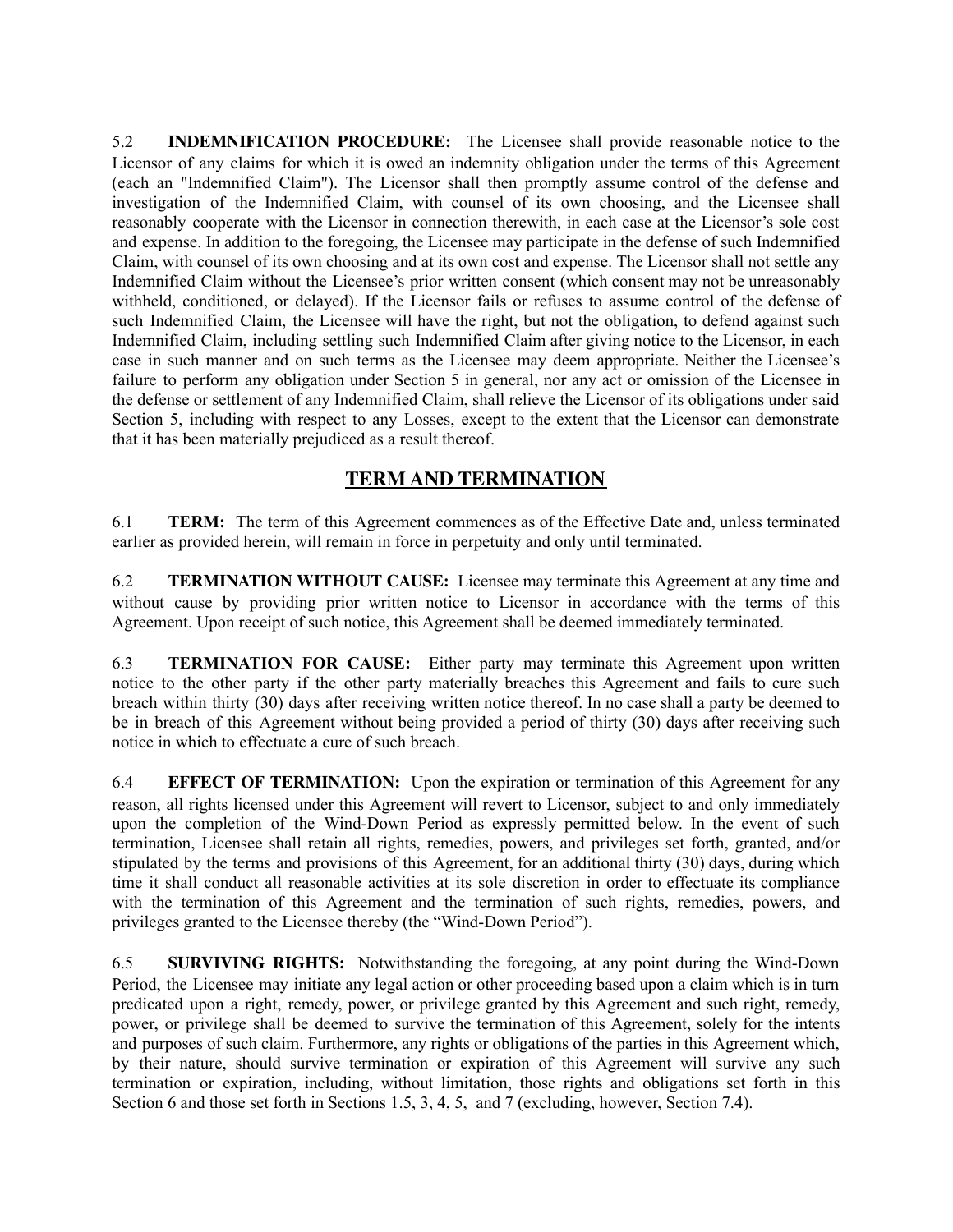## **GENERALAND MISCELLANEOUS**

7.1 **INTERPRETATION:** For purposes of this Agreement, except where redundant: (a) the words "include," "includes," and "including" shall be deemed to be followed by the words "without limitation"; (b) the word "or" is not exclusive; and (c) the words "herein," "hereof," "hereby," "hereto," and "hereunder" refer to this Agreement as a whole. This Agreement shall be construed without regard to any presumption or rule requiring construction or interpretation against the party drafting an instrument or causing any instrument to be drafted. Any and all annexes, schedules, or exhibits referred to herein shall be construed with, and as an integral part of, this Agreement to the same extent as if they were set forth verbatim herein. The headings in this Agreement are for reference only and do not affect the interpretation of this Agreement. Any reference to a whole-number section of this agreement shall incorporate, by reference, all subsections thereof. For example, "Section 2" shall refer to Sections 2.1 and 2.2, collectively.

7.2 **CHOICE OF LAW:** All matters arising out of or relating to this Agreement shall be governed by and construed in accordance with the internal laws of the State of Florida without giving effect to any choice or conflict of law provision or rule. Any legal suit, action, or proceeding arising out of or relating to this Agreement or the transactions contemplated hereby shall be instituted in the federal courts of the United States of America or the courts of the State of Florida, and each party irrevocably submits to the exclusive jurisdiction of such courts in any such legal suit, action, or proceeding.

7.3 **FORCE MAJEURE:** Neither party shall be held liable nor deemed in default or breach hereunder by reason of any failure or delay in the performance of its obligations hereunder where such failure or delay is due to strikes, labor disputes, civil disturbances, riot, rebellion, invasion, epidemic, hostilities, war, terrorist attack, embargo, natural disaster, acts of God, flood, fire, sabotage, fluctuations or non-availability of electrical power, heat, light, air conditioning, or a party's equipment, loss and destruction of property, or any other circumstances or causes beyond either party's reasonable control.

7.4 **ENTIRE AGREEMENT:** This Agreement, including and together with any related attachments, constitutes the sole and entire agreement of the parties with respect to the subject matter contained herein, and supersedes all prior and contemporaneous understandings, agreements, representations, and warranties, both written and oral, with respect to such subject matter.

7.5 **SEVERABILITY:** If any term or provision of this Agreement is invalid, illegal, or unenforceable in any jurisdiction, such invalidity, illegality, or unenforceability will not affect the enforceability of any other term or provision of this Agreement, or invalidate or render unenforceable such term or provision in any other jurisdiction. Upon a determination that any term or provision is invalid, illegal, or unenforceable, the parties shall negotiate in good faith to modify this Agreement to effect the original intent of the parties as closely as possible in order that the transactions contemplated hereby be consummated as originally contemplated to the greatest extent possible.

7.6 **AMENDMENT AND MODIFICATION:** This Agreement may only be amended, modified, or supplemented by an agreement in writing signed by each party hereto. No waiver by any party of any of the provisions hereof shall be effective unless explicitly set forth in writing and signed by the party so waiving. Except as otherwise set forth in this Agreement, no failure to exercise, or delay in exercising, any right, remedy, power, or privilege arising from this Agreement shall operate or be construed as a waiver thereof; nor shall any single or partial exercise of any right, remedy, power, or privilege hereunder preclude any other or further exercise thereof or the exercise of any other right, remedy, power, or privilege.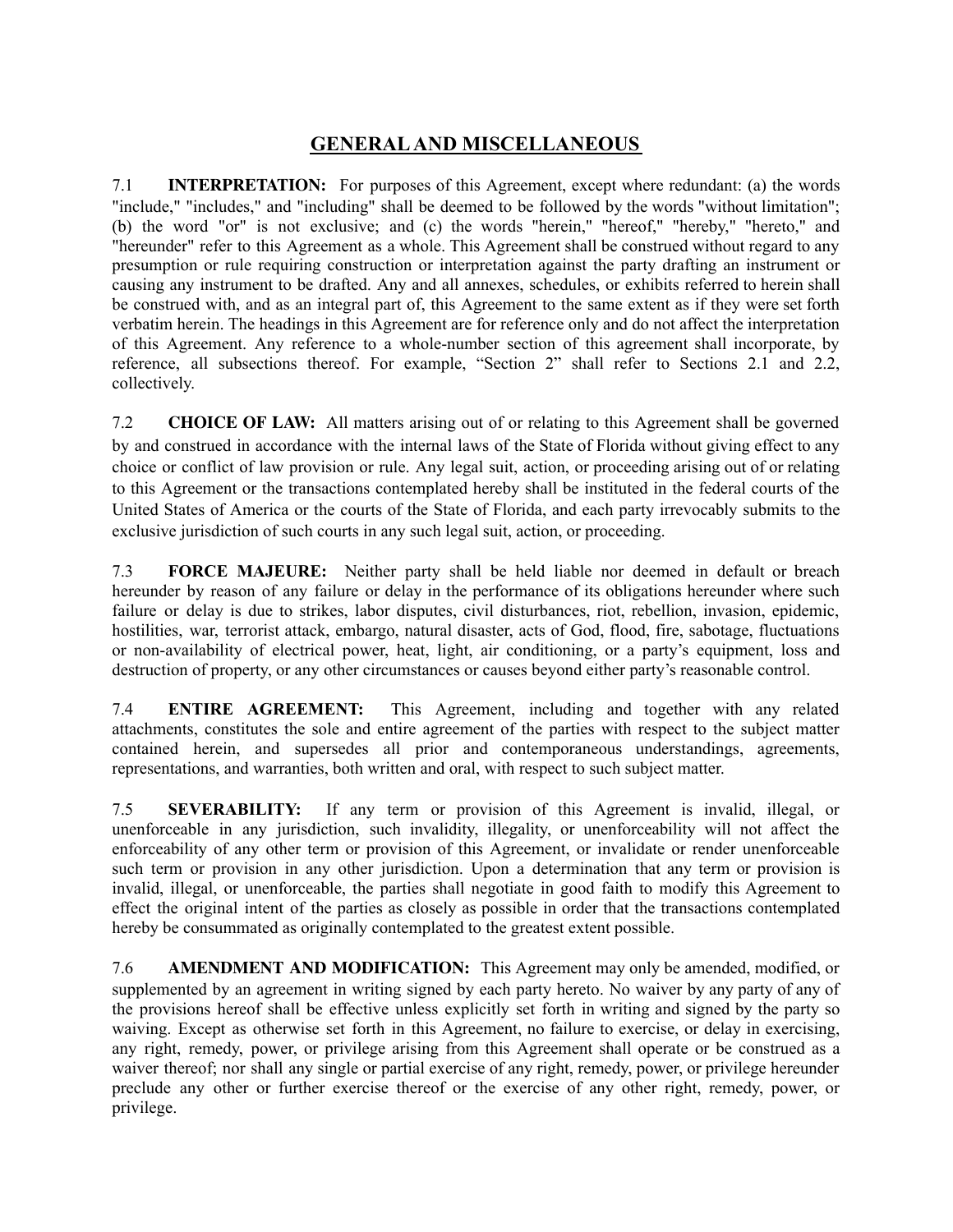7.7 **ASSIGNMENT:** Licensee may freely assign or otherwise transfer any or all of those rights granted to it under this Agreement, and/or delegate or otherwise transfer any or all of its obligations or performance pursuant to this Agreement, without Licensor's explicit consent. This Agreement is binding upon and inures to the benefit of the parties hereto and their respective permitted successors and assigns. With respect to the foregoing sentence, upon any merger, consolidation, or reorganization involving either party (regardless of whether such party is a surviving or disappearing entity) such merger, consolidation, or reorganization shall be deemed to be a transfer of rights, obligations, or performance in accord with and pursuant and subject to the terms and provisions of this Agreement

7.8 **SOLE BENEFIT; NO THIRD-PARTY BENEFICIARIES:** This Agreement is for the sole benefit of the parties hereto and their respective successors and permitted assigns, and nothing herein, express or implied, is intended to or will confer upon any third party any legal or equitable right, benefit, or remedy of any nature whatsoever, under or by reason of this Agreement.

7.9 **RELATIONSHIP OF THE PARTIES:** The relationship between the parties is that of independent contractors. Nothing contained in this Agreement will be construed as creating any agency, partnership, joint venture, or other form of joint enterprise, employment, or fiduciary relationship between the parties, and neither party has authority to contract for nor bind the other party in any manner whatsoever.

7.10 **WAIVER:** No waiver by any party of any of the provisions hereof shall be deemed effective unless explicitly set forth in writing and signed by the party so waiving. Except as may be otherwise set forth in this Agreement, no failure to exercise, or delay in exercising, any right, remedy, power, or privilege arising from this Agreement, will operate or be construed as a waiver thereof; nor shall any single or partial exercise of any right, remedy, power, or privilege hereunder preclude any other or further exercise thereof or the exercise of any other right, remedy, power, or privilege by an party hereto.

7.11 **ATTORNEYS' FEES:** In the event that any claim, suit, action, or proceeding arising out of or related to this Agreement is instituted or commenced by the Licensee against the Licensor, then, so long as the Licensee is the prevailing party thereto, the Licensee shall be entitled to recover its reasonable attorneys' fees and court costs from the Licensor.

7.12 **COUNTERPARTS:** This Agreement may be executed in counterparts, each of which is deemed an original, but all of which together are deemed to be one and the same agreement. A signed copy of this Agreement delivered by facsimile, email, or other means of electronic transmission is deemed to have the same legal effect as delivery of an original signed copy of this Agreement.

7.13 **NOTICE:** All notices, requests, consents, claims, demands, waivers, and other communications hereunder shall be in writing and shall be deemed to have been given: (i) when delivered by hand (with written confirmation of receipt); (ii) when received by the addressee if sent by a nationally recognized overnight courier (receipt requested); (iii) on the date sent by facsimile or email (with confirmation of transmission) if sent during normal business hours of the recipient, and on the next business day if sent after normal business hours of the recipient; or (iv) on the third day after the date mailed, by certified or registered mail, return receipt requested, postage prepaid. In accordance thereto, each party hereby stipulates that it shall prefer notice to be sent to it at the following addresses:

#### **LICENSOR LICENSEE**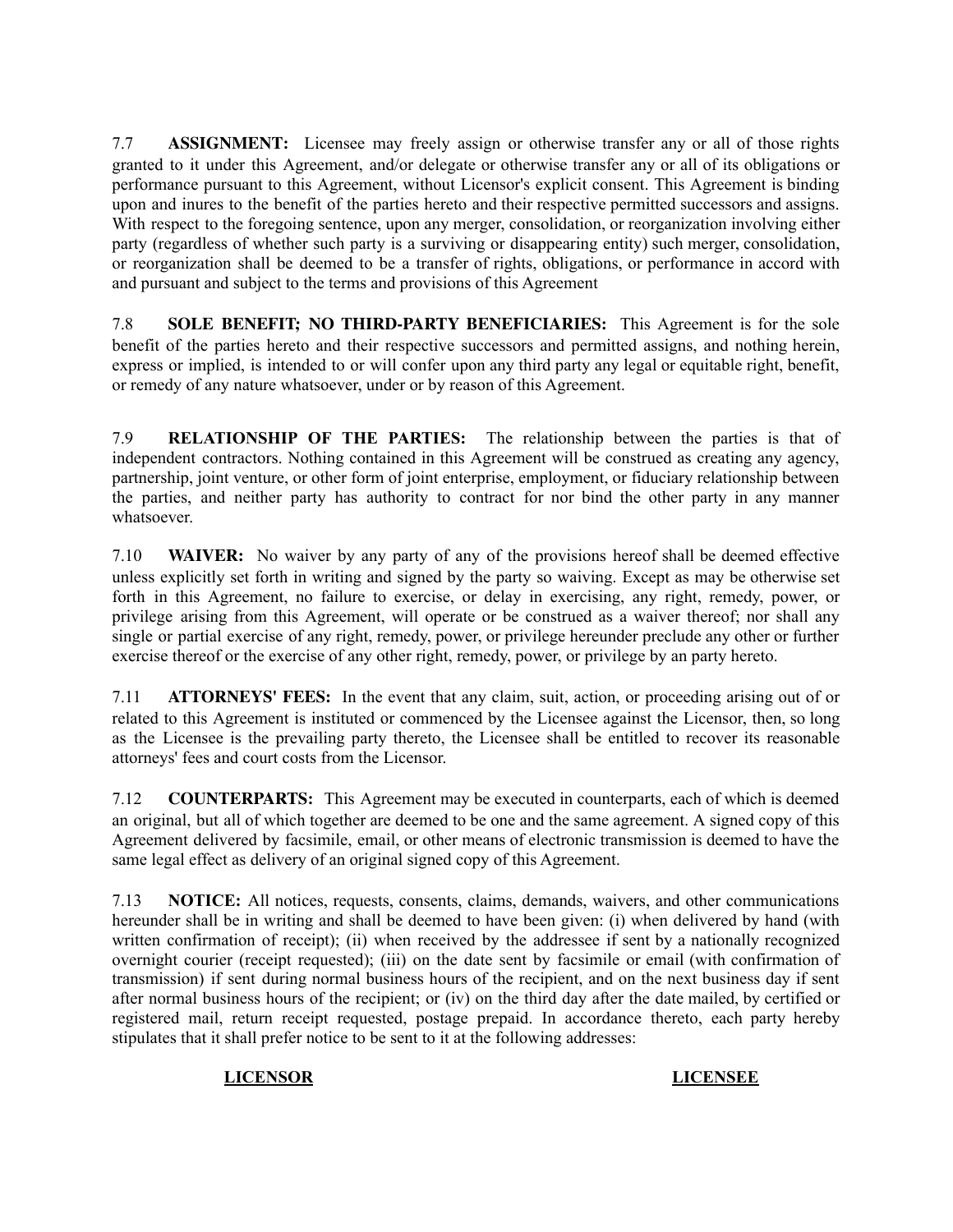| F <sub>ma1</sub> | $\cdot$ .<br>Email. |
|------------------|---------------------|
|                  |                     |
| Mail:            | Mail:               |

## **SIGNATURE PAGE**

IN WITNESS WHEREOF, Licensor and Licensee have caused this Agreement to be executed as of the latest date attested to below (the "Effective Date") by affixing their corresponding and authentic signatures hereto, as signed by a duly authorized agent of each. By so doing, the parties hereby signal their intent to be bound by the terms and provisions contained herein, and by way of such execution do furthermore hereby each profess to have reviewed this Agreement carefully and to their satisfaction and so do thereby knowingly volunteer their assent thereto.

#### **(1) LICENSOR**

Licensor Name:

Signature:

Printed Name of Signatory: 2002. The state of Signatory:

Title (if applicable):

Date Signed:

(2) **LICENSEE**

Licensor Name: SF AUDIO GUILD LLC

Signature:

Printed Name: 1988. The Contract of the Contract of the Contract of the Contract of the Contract of the Contract of the Contract of the Contract of the Contract of the Contract of the Contract of the Contract of the Contra

Title (if applicable):